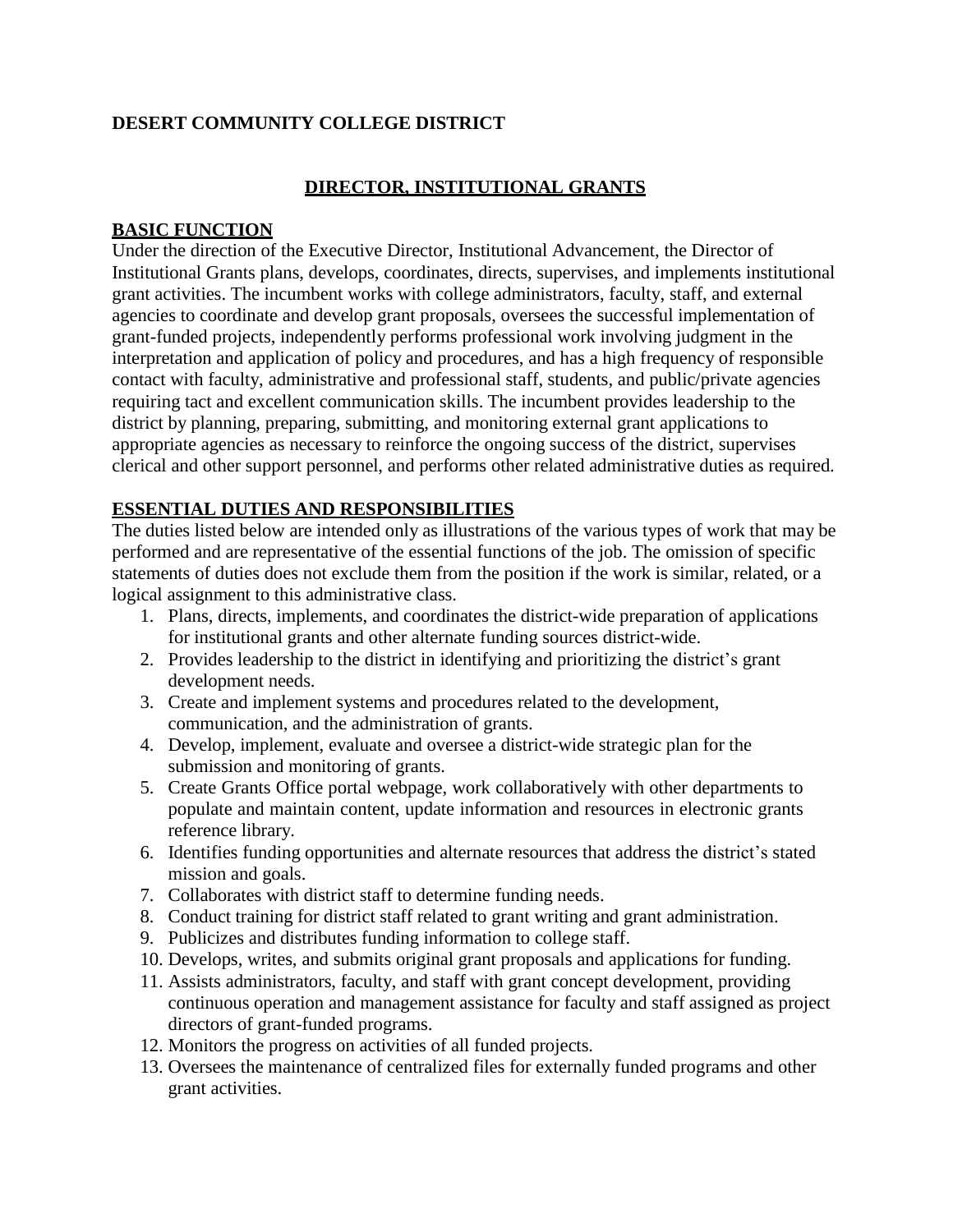- 14. Coordinates with Fiscal Services to ensure timely preparation of financial reports, final claims, and program reports for submission to funding agencies.
- 15. Monitors master calendar of all grant activities and reporting dates to comply with all required documentation and guidelines.
- 16. Represents the district in partnerships and collaborations with the community, governmental, and professional organizations as well as local education agencies and other post-secondary institutions.
- 17. Represents the district in partnerships with private-sector companies and organizations in developing funding proposals.
- 18. Prepares and delivers presentations to the district board of trustees, college committees, and the community on the status and success of funded projects and future funding needs.
- 19. Recruits and assists in the hiring of grant personnel and initiates appropriate contracts and sub-contracts.
- 20. Negotiates with funding agents on final terms of approved proposals.
- 21. Represents the district at regional, state, and national conferences and participates in appropriate community organizations and activities.
- 22. Work collaboratively with College of the Desert Foundation to coordinate resource development activities.
- 23. Serves on a variety of district committees as assigned.
- 24. Performs other duties as assigned.

# **KNOWLEDGE AND ABILITIES**

**Ability to:** Plan and prepare successful grant proposals; direct and evaluate the work of others and oversee the functions of an office; plan and coordinate the activities and personnel necessary to create competitive grant proposals; analyze, evaluate, and recommend innovative solutions to district priorities and goals; reconcile divergent views; negotiate with funding agents and follow-up on progress of grant activities; communicate effectively both orally and with high-level writing skills including public speaking ability, ability to provide public testimony as needed, and ability to prepare grammatically correct and error-free documents; establish and maintain cooperative working relationships with all segments of the college community and general public.

**Knowledge of:** Governmental agencies involved in education; government and private funding sources for grants; preparation of grant proposals; workforce needs of business, government, and industry; applicable sections of the California Education Code and federal and state regulations; college policies and procedures.

# **EDUCATION AND EXPERIENCE**

A bachelor's degree or higher or equivalent from an accredited college or university and a minimum of three years of successful grant development and monitoring experience; or an equivalent combination of education, training, and experience.

# **DESIRABLE QUALIFICATION**

A master's degree from an accredited college or university is highly desired.